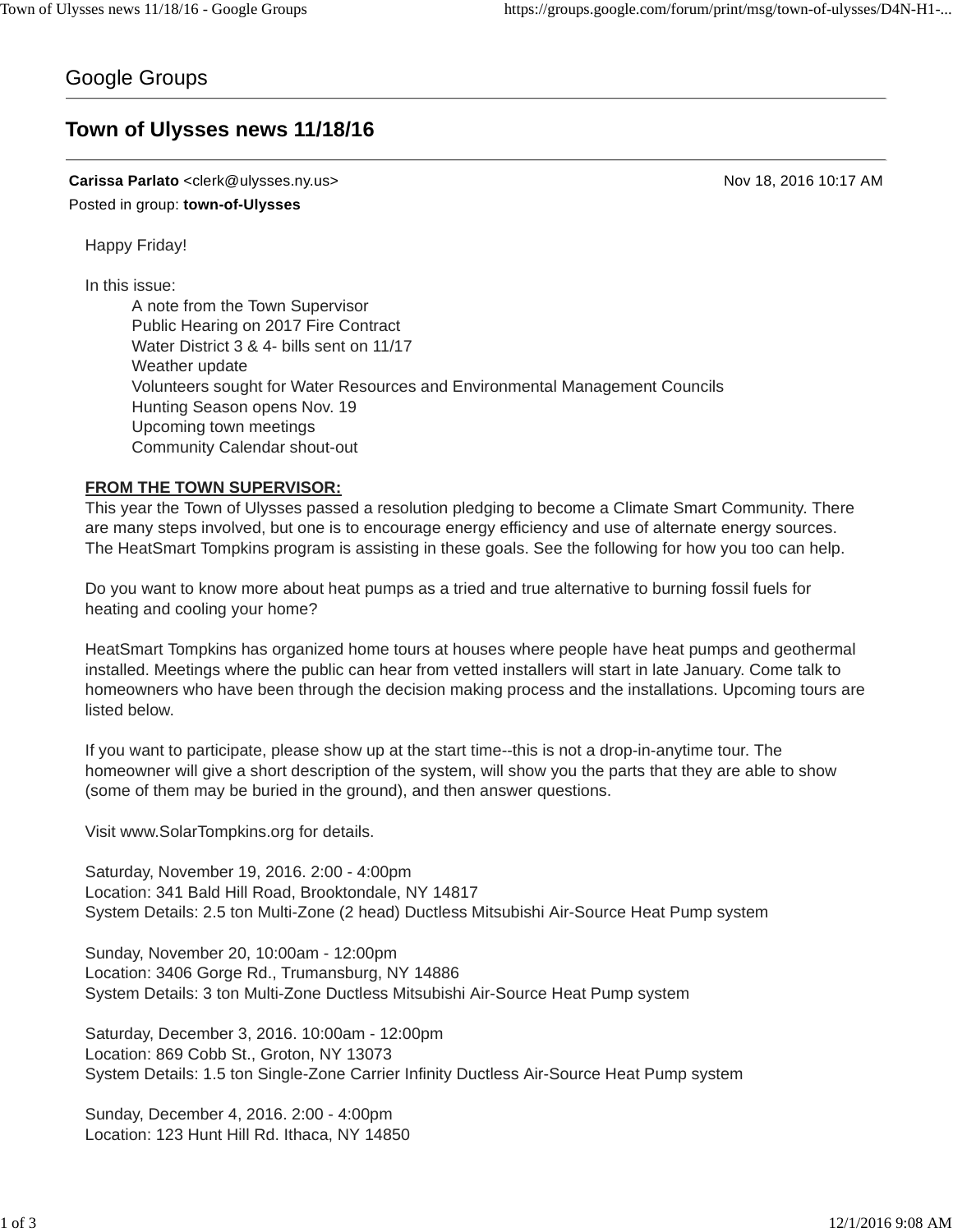System Details: 5 ton Vertical GeoStar Ground-Source Geothermal Heat Pump system, 50 gallon State Air-Source Heat Pump Hot Water Heater unit

### **PUBLIC HEARING on the 2017 FIRE CONTRACT:**

Tuesday, 11/22 at 6:30pm

The town contracts with the Village of Trumansburg to provide fire and emergency medical services (EMS) to its residents. The neighboring towns of Covert and Hector also contract with the village for these services. The final budget is determined solely by the village.

Town Law mandates that the town hold a Public Hearing to allow residents to comment on the annual fire contract.

## **WATER DISTRICT 3 & 4 bills sent on 11/17**

If you are part of Town of Ulysses Water District 3 (Jacksonville area) or 4, meters were read on Monday, 11/14 and bills were sent on 11/17 with a due date of 12/15. Bills can be paid by mail, in person, or on-line (for a fee) at https://ulyssesny.govtportal.com/.

#### **WEATHER:**

Looks like we might have SNOW this weekend. Stay up to date on the latest reports here: http://www.weather.gov/bgm/winter

## **NOMINEES SOUGHT FOR VOLUNTEER SERVICE ON WATER RESOURCES COUNCIL, ENVIRONMENTAL MANAGEMENT COUNCIL:**

Tompkins County is seeking nominees to serve on two volunteer citizen boards that advise the County Legislature on decisions about our local environment. The deadline to apply is 12/9.

#### Water Resources Council (WRC):

Is seeking individuals representing the general public (at-large seats), municipal government, business and industry, and recreation.

Details:

\* The council provides guidance and recommendations to the County Legislature for managing local water resources, supports local governments in the implementation of relevant regulations, and addresses water resources issues of importance or concern to the community.

\* Meetings are held at the TCAT Transit Center on the third Monday of each month at 4:15 PM (subject to rescheduling if a conflict occurs with holidays).

#### Environmental Management Council (EMC):

Is seeking county residents as well as appointed representatives from the following municipalities: Towns of Enfield, Lansing, and Newfield; and Villages of Freeville, Groton, Lansing and Trumansburg. Details:

\* The EMC has been Tompkins County government's official citizen advisory board on local environmental matters since 1971 and is one of the oldest EMCs in the state.

\* Meetings are held the second Thursday of each month at 4:00 PM, at the Old Jail, located at 125 E. Court Street in downtown Ithaca.

#### To apply:

Visit the county's website at http://www.tompkinscountyny.gov/legislature/advisory-board, or call the Legislature office at 607-274-5434.

#### Deadline:

Tompkins County residents are invited to submit an application no later than December 9, 2016. Municipal representatives must also submit a resolution of support from the municipality.